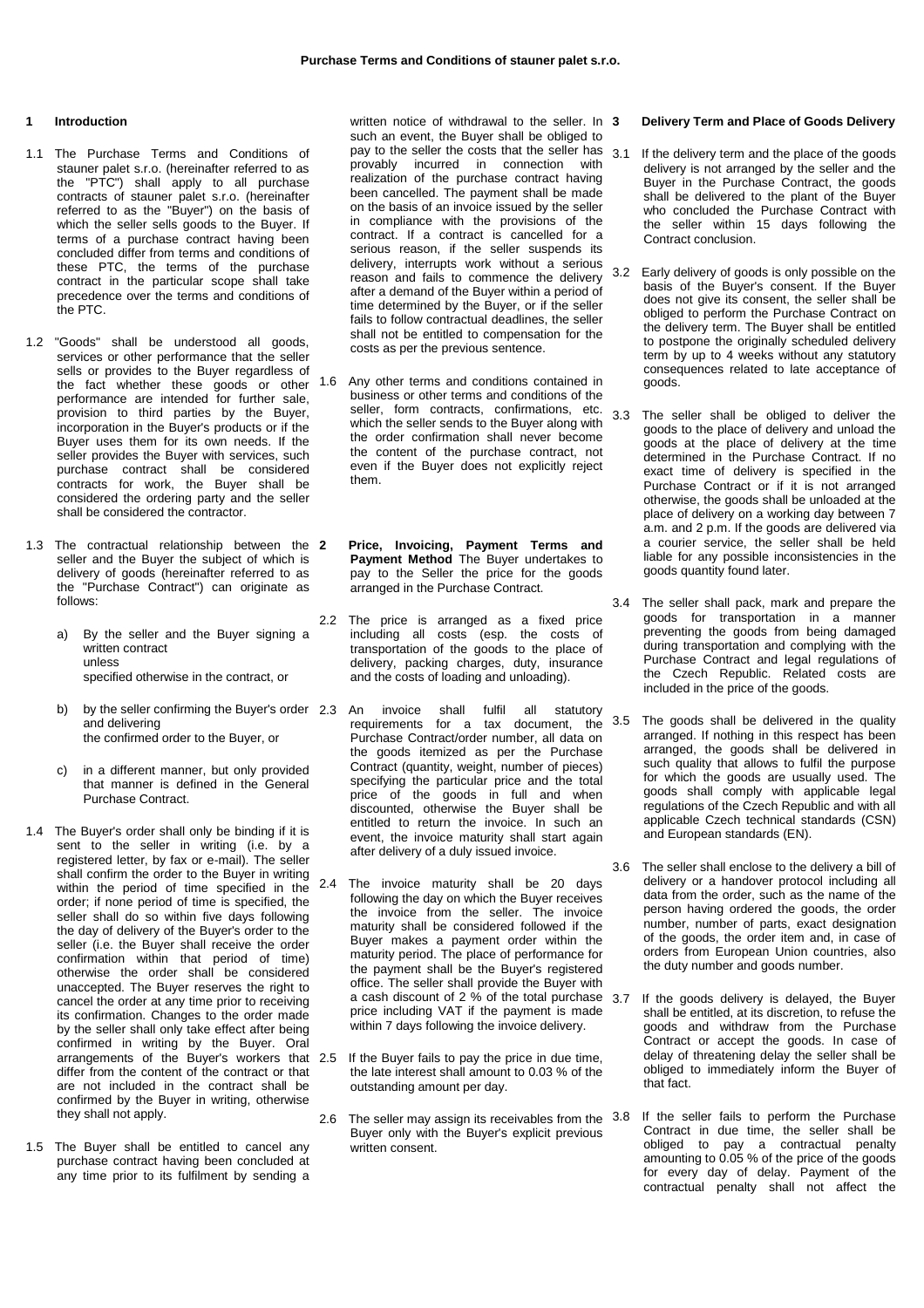entitlement to compensation for damage.

# **4 Provision of Material**

- 4.1 Unless it is arranged otherwise in the individual orders and if the Buyer provides material for production of the goods, the seller shall settle the costs of transportation of the material from the place of storage to the place of the goods production specified by the seller.
- 4.2 Deliveries of material shall be carried out on the basis of partial orders under the terms and conditions specified furtherin with reference to the schedule of deliveries having been approved. The seller shall not be entitled to instant complete delivery of material for the whole ordered quantity of the goods being produced. The material shall be regarded as delivered in due time by the Buyer if the material important for the production is delivered or made available 1 week prior to the arranged goods delivery term and the material which can be incorporated additional is delivered or made 5 available 3 days prior to the arranged goods delivery term in relation to the individual partial orders or the schedule of production and goods delivery having been arranged. If a delivery of material is late for reasons caused by the Buyer, the term of the goods delivery shall be postponed by the number of calendar days corresponding with the number of days by which the material was delivered later.
- 4.3 Besides the obligations specified further in these PTC, the seller shall be obliged not to store the delivered material in an open area, but in a roofed or otherwise sheltered place. 5.3 The seller shall be held liable for damage to the delivered material for the whole period of time.
- 4.4 The seller shall be obliged to confirm to the Buyer by fax or e-mail that the material has  $6$ been delivered. If delivery of the material is not confirmed within 3 days, it shall apply that the material was delivered complete and free of defects. The seller shall make complaints about quantity or quality of the delivered<br>material (especially deliveries of especially deliveries)<br>cally defective material technologically defective material or deliveries of smaller or bigger quantity of material than necessary for the production) only in writing and specify the reasons for the complaint within 3 days after the delivery of the material. Later claims based on quality or quantity defects shall not be taken into consideration. If the Buyer fails to take away extra material having been delivered, the seller shall be obliged to send to the Buyer a 6.2 fax or e-mail message after 4 weeks.
- 4.5 The seller shall be obliged to do stocktaking of the material and goods having been produced on 30 June and 31 December of every calendar year and send its result to the Buyer within 5 working days.
- 4.6 The seller shall be obliged to return packing technology, such as GIBOX palettes and EURO palettes, along with the bill of delivery within 4 weeks. Only such return deliveries whose bills of delivery are confirmed by a

representative of the Buyer shall be considered returned. The seller shall approve of the quantity and kinds of such packaging material in writing as at the last day of every calendar month. If nothing was returned, the Buyer shall be entitled to charge to the seller the value of the packaging material.

4.7 The seller shall be obliged to pay for the scrap generated by production of the goods (from the metal material provided or paid by the Buyer) unless it is returned to the Buyer. The Buyer shall be entitled to charge the value of the scrap to the seller in the amount which it would receive by selling it. The seller shall settle such an invoice within 14 days or set off against any invoice rightfully issued to and payable by the Buyer. The seller may scrap end pieces of rod material that are longer than 300 mm and end pieces of sheets that are wider than 100 mm (these materials are not considered scrap) only after a previous agreement with the Buyer and on the basis of the Buyer's written consent (by 7 fax/e-mail). The seller shall be responsible for 7.1 evidence that the provisions specified above have been adhered to.

# **5 Transfer of Ownership and Liability for Damage**

- 5.1 All seller's deliveries shall be carried out without reservation of an ownership title or rights of third parties. Such reservations shall be ineffective even without an explicit objection of the Buyer.
- 5.2 The ownership title to the goods and the liability for damage to the items shall pass onto the Buyer at the moment the Buyer confirms the bill of delivery.
- The seller shall not be entitled to transfer its  $7.3$ contractual rights and obligations onto third parties without the Buyer's explicit consent.

# **6 Warranty and Liability for Defects, Compensation for Damage**

- 6.1 Unless the Purchase Contract explicitly specifies duration of the warranty period, the seller shall provide warranty for the goods quality of 24 months. The seller guarantees<br>that the execution, construction, construction, purposefulness and technology of the goods production corresponds with the latest findings of science and technology, that only suitable and first-class material was used and that the goods are suitable for the purpose  $\mathbf g$ mentioned by the Buyer.
- In the event of further sale of the goods by the Buyer or incorporation of the goods in the Buyer's products the warranty period shall start at the moment the Buyer's customer takes over the goods; however, within 30 months following delivery of the goods to the Buyer at the latest. In other cases the warranty period shall start on the day that the goods are delivered to the Buyer.
- 6.3 The Buyer shall be entitled to report defects to the goods at any time during the warranty period and can choose an entitlement arising out of the defect to the goods. The Buyer

shall report a defect by means of a registered letter, by fax or e-mail to the seller's contact address specified in the Purchase Contract.

- 6.4 The seller shall remove the defect without undue delay after it is reported. If the Buyer informs the seller that a defect to the goods concerns an accident, the seller shall start removing the defect immediately, i.e. within 24 hours at the latest. The seller shall settle all costs related to removal of the defect including the Buyer's costs related to the defect.
- 6.5 If the seller fails to remove the defect or start removing the defect in compliance with the provision of the previous paragraph, the Buyer shall be entitled to have the defect removed at the seller's expenses.

- **7 Technical Documentation** Commercial and production source documents of the Buyer as well as other items or technical drawings that the Buyer submitted to the seller shall be returned to the Buyer without delay upon the Buyer's request, however, upon termination of the Purchase Contract at the latest.
- 7.2 The seller shall perform the production of the goods having been ordered solely for the Buyer according to the drawings having been submitted and shall maintain the confidential character of especially the technical details. The seller is not allowed to produce the goods or its parts on the basis of drawings for other products than for the products ordered by the Buyer; the seller shall not be entitled to sell them to third parties, either.
	- Only the Buyer shall be entitled to make all technical or other solutions that the seller newly discovers within delivery of the goods to the Buyer a subject of intellectual property (a patent, a utility model, an industrial model, etc.).
- 7.4 The seller shall be held liable for the fact that the goods delivered are not burdened with any rights of third parties and particularly that no third parties' industrial property rights are infringed. If these rights are infringed, the seller shall defend the Buyer and hold the Buyer harmless against all claims of third parties for compensation for damage.

# **8 Final Provisions**

- The legal relationships arising out of purchase contracts having been concluded shall be governed by the legislation of the Czech Republic.
- 8.2 The seller shall be obliged to deliver the goods defined by the individual orders solely to the Buyer and not deliver any goods directly to the customers of stauner palet s.r.o. or JOSTA Engineering- und Vertriebs-GmbH. This shall apply both in the Czech Republic and abroad. If this obligation is breached, the Buyer shall become entitled to a contractual penalty amounting to 25 % of the value of the ordered goods.